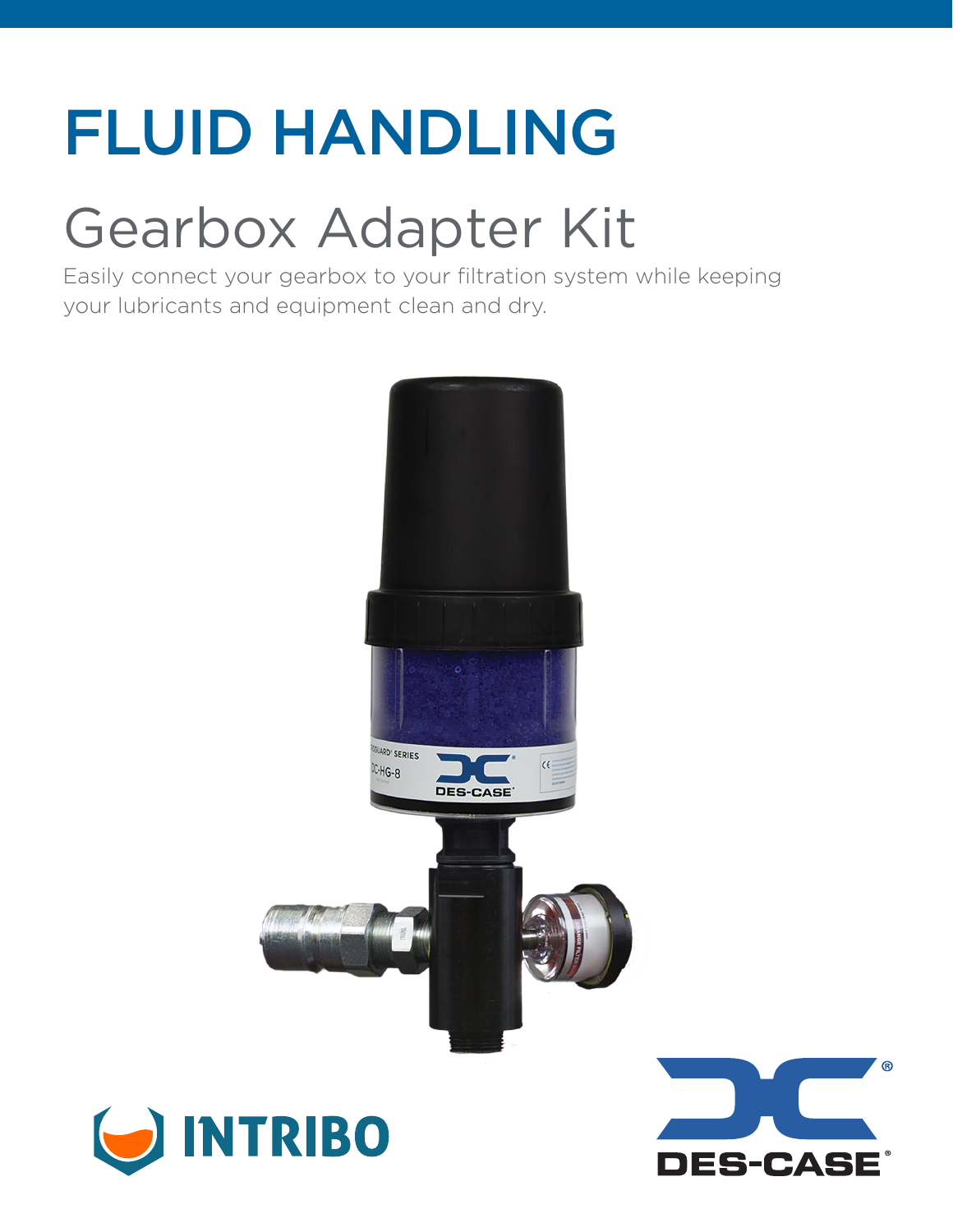# Overview

## The Gearbox Adapter Kit: The Key Benefits

- Allows for easy equipment adaptation and quick connection to a filtration system
- Prohibits entry of dirt and moisture
- Allows for customization

### Which Part Is Which?





### What Are All the Features?\*

- Replaceable breather with colorindicating desiccant
- Quick connect plugs
- Single-position vacuum indicator
- $\cdot$   $\frac{3}{4}$ " male NPT connection size
- Customizable colors

\*Don't see the options you need? Contact our Technical Support team at (615) 672-8800 or sales@descase.com.

## Did You Know?

Pairing fluid handling filtration with breather protection, via a Des-Case adapter kit, allows for maximum system integrity—requiring less equipment and labor while reducing system contamination.

## Try the Entire Selection of Des-Case Adapter Kits